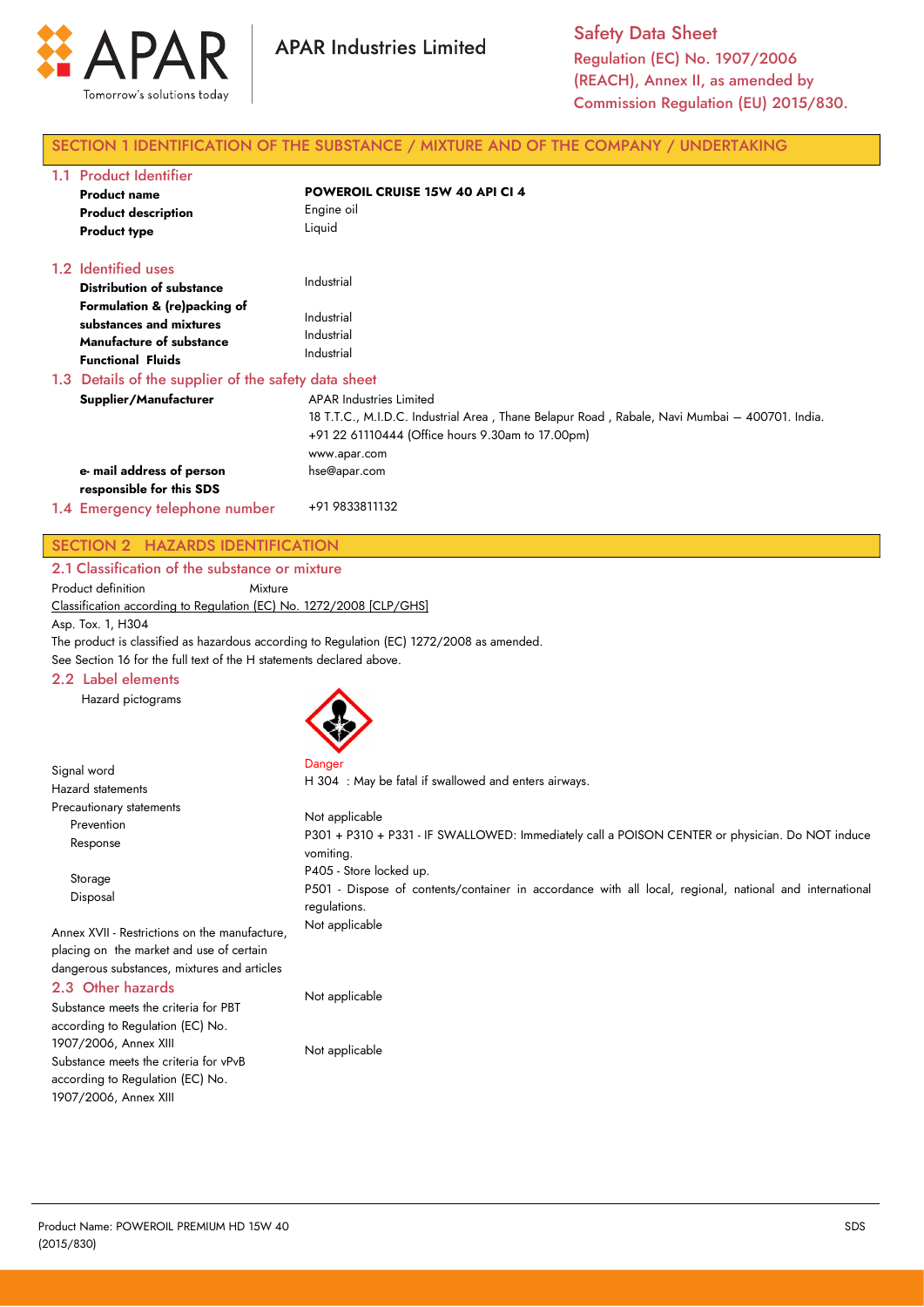

**APAR Industries Limited** 

Safety Data Sheet Regulation (EC) No. 1907/2006 (REACH), Annex II, as amended by Commission Regulation (EU) 2015/830.

# SECTION 3 COMPOSTION/ INFORMATION ON INGREDIENTS

| 3.2 Mixtures                                                                          | <b>Mixture</b>                                                           |         |                                                                                                                          |             |
|---------------------------------------------------------------------------------------|--------------------------------------------------------------------------|---------|--------------------------------------------------------------------------------------------------------------------------|-------------|
| <b>Product/Ingredient name</b>                                                        | <b>Identifiers</b>                                                       | %       | <b>Classification</b><br><b>Regulation (EC) No. 1272/2008</b><br>[CLP]                                                   | <b>Type</b> |
| Distillate (petroleum), hydro treated Heavy<br>Paraffinic,                            | CAS: 64742-54-7.                                                         | 80 - 90 | Asp. Tox. 1, H 304                                                                                                       | $[1]$       |
| Zinc dialkyl Dithiophosphate<br>Alkaryl amine (Additive)<br>Organomolybdenum<br>amide | (CAS No) 68649-42-3<br>(CAS No) 93819-94-4<br>Proprietary<br>Proprietary | $1-2,4$ | Skin Irrit. 2, H315 Eye Dam. 1,<br>H318<br>Aquatic Chronic 4, H413<br>Aquatic Chronic 2, H411<br>Aquatic Chronic 2, H411 | $[1]$       |

There are no additional ingredients present which, within the current knowledge of the supplier and in the concentrations applicable, are classified as hazardous to health or the environment, are PBTs or vPvBs or have been assigned a workplace exposure limit and hence require reporting in this section. Type

[1] Substance classified with a health or environmental hazard

[2] Substance with a workplace exposure limit

[3] Substance meets the criteria for PBT according to Regulation (EC) No. 1907/2006, Annex XIII

[4] Substance meets the criteria for vPvB according to Regulation (EC) No. 1907/2006, Annex XIII

[5] Substance of equivalent concern

#### SECTION 4 FIRST AID MEASURES

#### 4.1 Description of first aid measures

| Eye contact                | Rinse cautiously with water for several minutes. Remove contact lenses, if present and easy to do. Continue<br>rinsing. If irritation, blurred vision or swelling occurs and persists, obtain medical advice from a specialist.                                                                                                                                                                      |
|----------------------------|------------------------------------------------------------------------------------------------------------------------------------------------------------------------------------------------------------------------------------------------------------------------------------------------------------------------------------------------------------------------------------------------------|
| Inhalation                 | If breathing is difficult, remove victim to fresh air and keep at rest in a position comfortable for breathing. If<br>casualty is unconscious and: If not breathing, if breathing is irregular or if respiratory arrest occurs, provide<br>artificial respiration or oxygen by trained personnel. Get medical attention if adverse health effects persist<br>or are severe. Maintain an open airway. |
| Skin contact               | Wash with soap and water. Remove contaminated clothing and shoes. Handle with care and dispose of in a<br>safe manner. Seek medical attention if skin irritation, swelling or redness develops and persists.                                                                                                                                                                                         |
|                            | Accidental high pressure injection through the skin requires immediate medical attention. Do not wait for<br>symptoms to develop.                                                                                                                                                                                                                                                                    |
| Ingestion                  | Always assume that aspiration has occurred. Do not induce vomiting. Can enter lungs and cause damage. If<br>vomiting occurs, the head should be kept low so that vomit does not enter the lungs. Seek professional<br>medical attention or send the casualty to a hospital. Do not wait for symptoms to develop.                                                                                     |
|                            | Never give anything by mouth to an unconscious person. If unconscious, place in recovery position and get<br>medical attention immediately. Maintain an open airway. Loosen tight clothing such as a collar, tie, belt or<br>waistband.                                                                                                                                                              |
|                            | No action shall be taken involving any personal risk or without suitable training. It may be dangerous to the<br>person providing aid to give mouth-to-mouth resuscitation.                                                                                                                                                                                                                          |
| Protection of first-aiders | Before attempting to rescue casualties, isolate area from all potential sources of ignition including<br>disconnecting electrical supply. Ensure adequate ventilation and check that a safe, breathable atmosphere                                                                                                                                                                                   |
|                            | is present before entry into confined spaces.                                                                                                                                                                                                                                                                                                                                                        |

#### 4.2 Most important symptoms and effects, both acute and delayed

| Potential acute health effects |                                                                                                            |  |  |
|--------------------------------|------------------------------------------------------------------------------------------------------------|--|--|
| Eye contact                    | Eye contact may cause redness and transient pain.                                                          |  |  |
| <b>Inhalation</b>              | Inhalation of oil mist or vapours at elevated temperatures may cause respiratory irritation.               |  |  |
| Skin contact                   | No known significant effects or critical hazards.                                                          |  |  |
| Ingestion                      | May be fatal if swallowed and enters airways.                                                              |  |  |
|                                | 4.3 Indication of any immediate medical attention and special treatment needed                             |  |  |
| Notes to physician             | Due to low viscosity there is a risk of aspiration if the product enters the lungs. Treat symptomatically. |  |  |
| Specific treatments            | Always assume that aspiration has occurred.                                                                |  |  |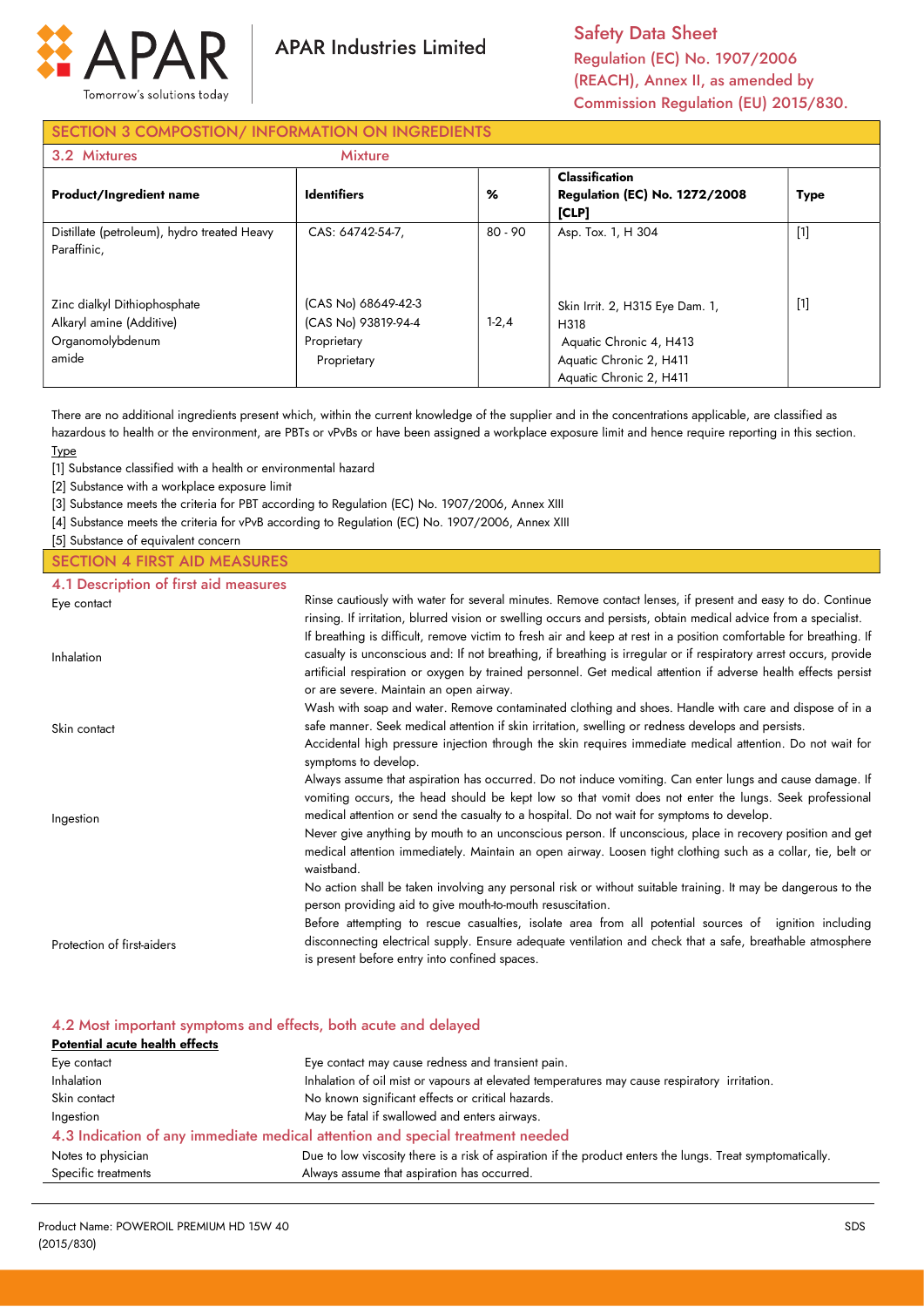

| <b>SECTION 5 FIRE FIGHTING MEASURES</b>                                                   |                                                                                                                                                                                                                                                                                                                                                                                                                                                                                                                                                                                                                                                                                                                                                                                                                                                                       |
|-------------------------------------------------------------------------------------------|-----------------------------------------------------------------------------------------------------------------------------------------------------------------------------------------------------------------------------------------------------------------------------------------------------------------------------------------------------------------------------------------------------------------------------------------------------------------------------------------------------------------------------------------------------------------------------------------------------------------------------------------------------------------------------------------------------------------------------------------------------------------------------------------------------------------------------------------------------------------------|
| 5.1 Extinguishing media<br>Suitable extinguishing media<br>Unsuitable extinguishing media | Dry chemicals. Foam. Carbon dioxide (CO <sub>2</sub> ). Water spray or foam.<br>Do not use direct water jets on the burning product; they could cause splattering and spread the fire.                                                                                                                                                                                                                                                                                                                                                                                                                                                                                                                                                                                                                                                                                |
|                                                                                           | Simultaneous use of foam and water on the same surface is to be avoided as water destroys the foam.                                                                                                                                                                                                                                                                                                                                                                                                                                                                                                                                                                                                                                                                                                                                                                   |
| 5.2 Special hazards arising from the substance or mixture                                 |                                                                                                                                                                                                                                                                                                                                                                                                                                                                                                                                                                                                                                                                                                                                                                                                                                                                       |
| Hazards from the substance                                                                | In a fire or if heated, a pressure increase will occur and the container may burst.                                                                                                                                                                                                                                                                                                                                                                                                                                                                                                                                                                                                                                                                                                                                                                                   |
| This substance will float and can be reignited on surface water.<br>or mixture            |                                                                                                                                                                                                                                                                                                                                                                                                                                                                                                                                                                                                                                                                                                                                                                                                                                                                       |
| Hazardous thermal<br>decomposition products                                               | Incomplete combustion is likely to give rise to a complex mixture of airborne solid and liquid particulates,<br>gases, including carbon monoxide, H2S, SOx (sulfur oxides) or sulfuric acid and unidentified organic and<br>inorganic compounds.                                                                                                                                                                                                                                                                                                                                                                                                                                                                                                                                                                                                                      |
| 5.3 Advice for firefighters                                                               |                                                                                                                                                                                                                                                                                                                                                                                                                                                                                                                                                                                                                                                                                                                                                                                                                                                                       |
| Special precautions for firefighters                                                      | Promptly isolate the scene by removing all persons from the vicinity of the incident if there is a fire. No<br>action shall be taken involving any personal risk or without suitable training.                                                                                                                                                                                                                                                                                                                                                                                                                                                                                                                                                                                                                                                                        |
| Special protective equipment for fire-fighters                                            | Fire-fighters should wear appropriate protective equipment and self-contained breathing apparatus (SCBA)<br>with a full face-piece operated in positive pressure mode. Clothing for fire-fighters (including helmets,<br>protective boots and gloves) conforming to European standard EN 469 will provide a basic level of                                                                                                                                                                                                                                                                                                                                                                                                                                                                                                                                            |
|                                                                                           | protection for chemical incidents.                                                                                                                                                                                                                                                                                                                                                                                                                                                                                                                                                                                                                                                                                                                                                                                                                                    |
| <b>SECTION 6 ACCIDENTAL RELEASE MEASURES</b>                                              |                                                                                                                                                                                                                                                                                                                                                                                                                                                                                                                                                                                                                                                                                                                                                                                                                                                                       |
|                                                                                           | 6.1 Personal precautions, protective equipment and emergency procedures                                                                                                                                                                                                                                                                                                                                                                                                                                                                                                                                                                                                                                                                                                                                                                                               |
| For non-emergency personnel                                                               | Avoid breathing vapour or mist. Keep non-involved personnel away from the area of spillage. Alert<br>emergency personnel. Except in case of small spillages, the feasibility of any actions should always be<br>assessed and advised, if possible, by a trained, competent person in charge of managing the emergency.<br>Stop leak if safe to do so. Avoid direct contact with the product. Stay upwind/keep distance from source. In<br>case of large spillages, alert occupants in downwind areas.<br>Eliminate all ignition sources if safe to do so. Spillages of limited amounts of product, especially in the<br>open air when vapours will be usually quickly dispersed , are dynamic situations, which will presumably limit<br>the exposure to dangerous concentrations.<br>Note : recommended measures are based on the most likely spillage scenarios for |
|                                                                                           | this material; however, local conditions (wind, air temperature, wave/current                                                                                                                                                                                                                                                                                                                                                                                                                                                                                                                                                                                                                                                                                                                                                                                         |
| For emergency responders                                                                  | direction and speed) may significantly influence the choice of appropriate actions.<br>For this reason, local experts should be consulted when necessary. Local regulations may also prescribe or<br>limit actions to be taken.<br>Small spillages: normal antistatic working clothes are usually adequate.                                                                                                                                                                                                                                                                                                                                                                                                                                                                                                                                                           |
|                                                                                           | Large spillages: full body suit of chemically resistant and thermal resistant material should be used. Work                                                                                                                                                                                                                                                                                                                                                                                                                                                                                                                                                                                                                                                                                                                                                           |
|                                                                                           | gloves providing adequate chemical resistance, specifically to aromatic hydrocarbons.                                                                                                                                                                                                                                                                                                                                                                                                                                                                                                                                                                                                                                                                                                                                                                                 |
|                                                                                           | Note : gloves made of PVA are not water-resistant, and are not suitable for emergency use. Safety helmet,<br>antistatic non-skid safety shoes or boots. Goggles and /or face shield, if splashes or contact with eyes is<br>possible or anticipated.                                                                                                                                                                                                                                                                                                                                                                                                                                                                                                                                                                                                                  |
|                                                                                           | Respiratory protection: A half or full-face respirator with filter(s) for organic vapours (and when applicable<br>for H2S) a Self Contained Breathing Apparatus (SCBA) can be used according to the extent of spill and<br>predictable amount of exposure. If the situation cannot be completely assessed, or if an oxygen deficiency<br>is possible, only SCBA's should be used.                                                                                                                                                                                                                                                                                                                                                                                                                                                                                     |
| <b>6.2 Environmental precautions</b>                                                      | Prevent product from entering sewers, rivers or other bodies of water. If necessary dike the product with<br>dry earth, sand or similar non-combustible materials. In case of soil contamination, remove contaminated<br>soil and treat in accordance with local regulations.<br>In case of small spillages in closed waters (i.e. ports), contain product with floating barriers or other                                                                                                                                                                                                                                                                                                                                                                                                                                                                            |
|                                                                                           | equipment. Collect spilled product by absorbing with specific floating absorbents.                                                                                                                                                                                                                                                                                                                                                                                                                                                                                                                                                                                                                                                                                                                                                                                    |
|                                                                                           | If possible, large spillages in open waters should be contained with floating barriers or other mechanical<br>means. If this is not possible, control the spreading of the spillage, and collect the product by skimming or<br>other suitable mechanical means. The use of dispersants should be advised by an expert, and, if required,<br>approved by local authorities.                                                                                                                                                                                                                                                                                                                                                                                                                                                                                            |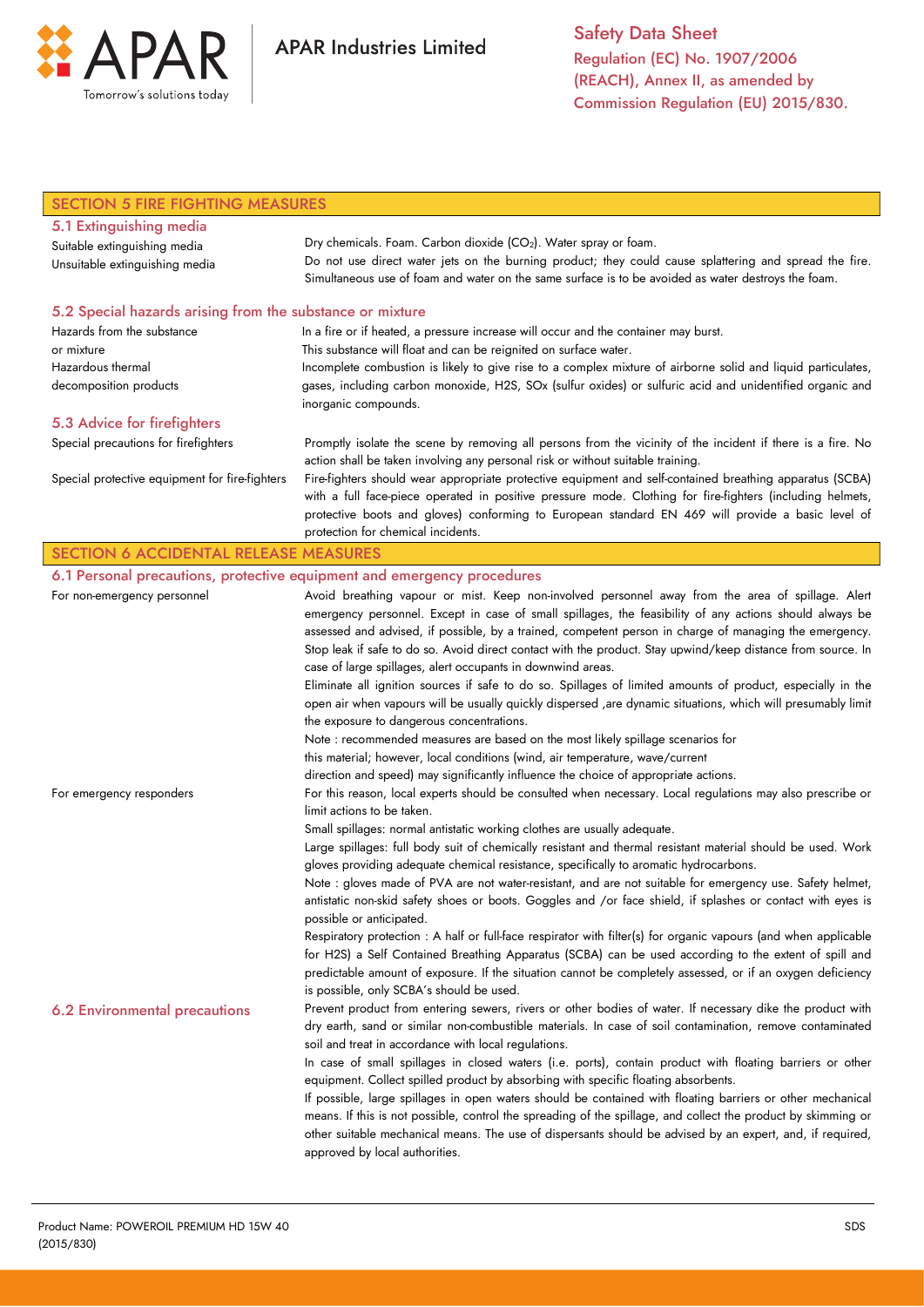

| 6.3 Methods and material for containment                                                                                 |                                                                                                                                                                                                                                                                                                                                                                                                                                                                                                                                                                                                                                                                                                                                                                                                                                                                                                                                                                                 |  |  |
|--------------------------------------------------------------------------------------------------------------------------|---------------------------------------------------------------------------------------------------------------------------------------------------------------------------------------------------------------------------------------------------------------------------------------------------------------------------------------------------------------------------------------------------------------------------------------------------------------------------------------------------------------------------------------------------------------------------------------------------------------------------------------------------------------------------------------------------------------------------------------------------------------------------------------------------------------------------------------------------------------------------------------------------------------------------------------------------------------------------------|--|--|
| and cleaning up                                                                                                          |                                                                                                                                                                                                                                                                                                                                                                                                                                                                                                                                                                                                                                                                                                                                                                                                                                                                                                                                                                                 |  |  |
| Small spill                                                                                                              | Stop leak if without risk. Absorb spilled product with suitable non-combustible materials.                                                                                                                                                                                                                                                                                                                                                                                                                                                                                                                                                                                                                                                                                                                                                                                                                                                                                      |  |  |
| Large spill                                                                                                              | Large spillages may be cautiously covered with foam, if available, to limit vapour cloud formation. Do not<br>use water jet. When inside buildings or confined spaces, ensure adequate ventilation. Transfer collected<br>product and other contaminated materials to suitable containers for recovery or safe disposal.                                                                                                                                                                                                                                                                                                                                                                                                                                                                                                                                                                                                                                                        |  |  |
| 6.4 Reference to other sections                                                                                          | See Section 1 for emergency contact information.<br>See Section 8 for information on appropriate personal protective equipment.<br>See Section 13 for additional waste treatment information.                                                                                                                                                                                                                                                                                                                                                                                                                                                                                                                                                                                                                                                                                                                                                                                   |  |  |
| <b>SECTION 7 HANDLING AND STORAGE</b>                                                                                    |                                                                                                                                                                                                                                                                                                                                                                                                                                                                                                                                                                                                                                                                                                                                                                                                                                                                                                                                                                                 |  |  |
| 7.1 Advice on general occupational<br>hygiene Storage                                                                    | Ensure that proper housekeeping measures are in place. Contaminated materials should not be allowed to<br>accumulate in the workplaces and should never be kept inside the pockets. Eating, drinking and smoking<br>should be prohibited in areas where this material is handled, stored and processed. Wash hands<br>thoroughly after handling. Change contaminated clothes at the end of working shift. See also Section 8 for<br>additional information on hygiene measures.                                                                                                                                                                                                                                                                                                                                                                                                                                                                                                 |  |  |
| 7.2 Conditions for safe storage,<br>including any incompatibilities                                                      | Storage area layout, tank design, equipment and operating procedures must comply with the relevant<br>regional, national or local legislation. Storage installations should be designed with adequate bunds in case<br>of leaks or spills. Cleaning, inspection and maintenance of internal structure of storage tanks must be done<br>only by properly equipped and qualified personnel as defined by national, local or company regulations.                                                                                                                                                                                                                                                                                                                                                                                                                                                                                                                                  |  |  |
| <b>SECTION 7 HANDLING AND STORAGE</b>                                                                                    |                                                                                                                                                                                                                                                                                                                                                                                                                                                                                                                                                                                                                                                                                                                                                                                                                                                                                                                                                                                 |  |  |
| 7.2 Conditions for safe storage,<br>including any incompatibilities<br>7.3 Specific end use(s)<br><b>Recommendations</b> | Store separately from oxidising agents.<br>Recommended materials for containers, or container linings use mild steel, stainless steel. Not suitable :<br>Some synthetic materials may be unsuitable for containers or container linings depending on the material<br>specification and intended use. Compatibility should be checked with the manufacturer.<br>Keep only in the original container or in a suitable container for this kind of product. Keep container tightly<br>closed and sealed until ready for use. Do not store in unlabelled containers. Containers that have been<br>opened must be carefully resealed and kept upright to prevent leakage. Empty containers may contain<br>harmful, flammable/combustible or explosive residue or vapours. Do not cut, grind, drill, weld, reuse or<br>dispose of containers unless adequate precautions are taken against these hazards. Store locked up. Protect<br>from sunlight.<br>Not available<br>Not available |  |  |
| Industrial sector specific solutions                                                                                     |                                                                                                                                                                                                                                                                                                                                                                                                                                                                                                                                                                                                                                                                                                                                                                                                                                                                                                                                                                                 |  |  |
| SECTION 8 EXPOSURE CONTROLS / PERSONAL PROTECTION                                                                        |                                                                                                                                                                                                                                                                                                                                                                                                                                                                                                                                                                                                                                                                                                                                                                                                                                                                                                                                                                                 |  |  |
| 8.1 Control parameters                                                                                                   | The list of Identified Uses in Section 1 should be consulted for any available use-specific information provided in the Exposure Scenario(s).                                                                                                                                                                                                                                                                                                                                                                                                                                                                                                                                                                                                                                                                                                                                                                                                                                   |  |  |
| <b>Occupational exposure limits</b>                                                                                      |                                                                                                                                                                                                                                                                                                                                                                                                                                                                                                                                                                                                                                                                                                                                                                                                                                                                                                                                                                                 |  |  |
|                                                                                                                          |                                                                                                                                                                                                                                                                                                                                                                                                                                                                                                                                                                                                                                                                                                                                                                                                                                                                                                                                                                                 |  |  |

| Product/Ingredient name                     | Exposure limits values |
|---------------------------------------------|------------------------|
| Distillate (petroleum), hydro treated Heavy | PEL 5 mg/m3 Mist.      |
| Naphthenic                                  |                        |
|                                             |                        |
|                                             |                        |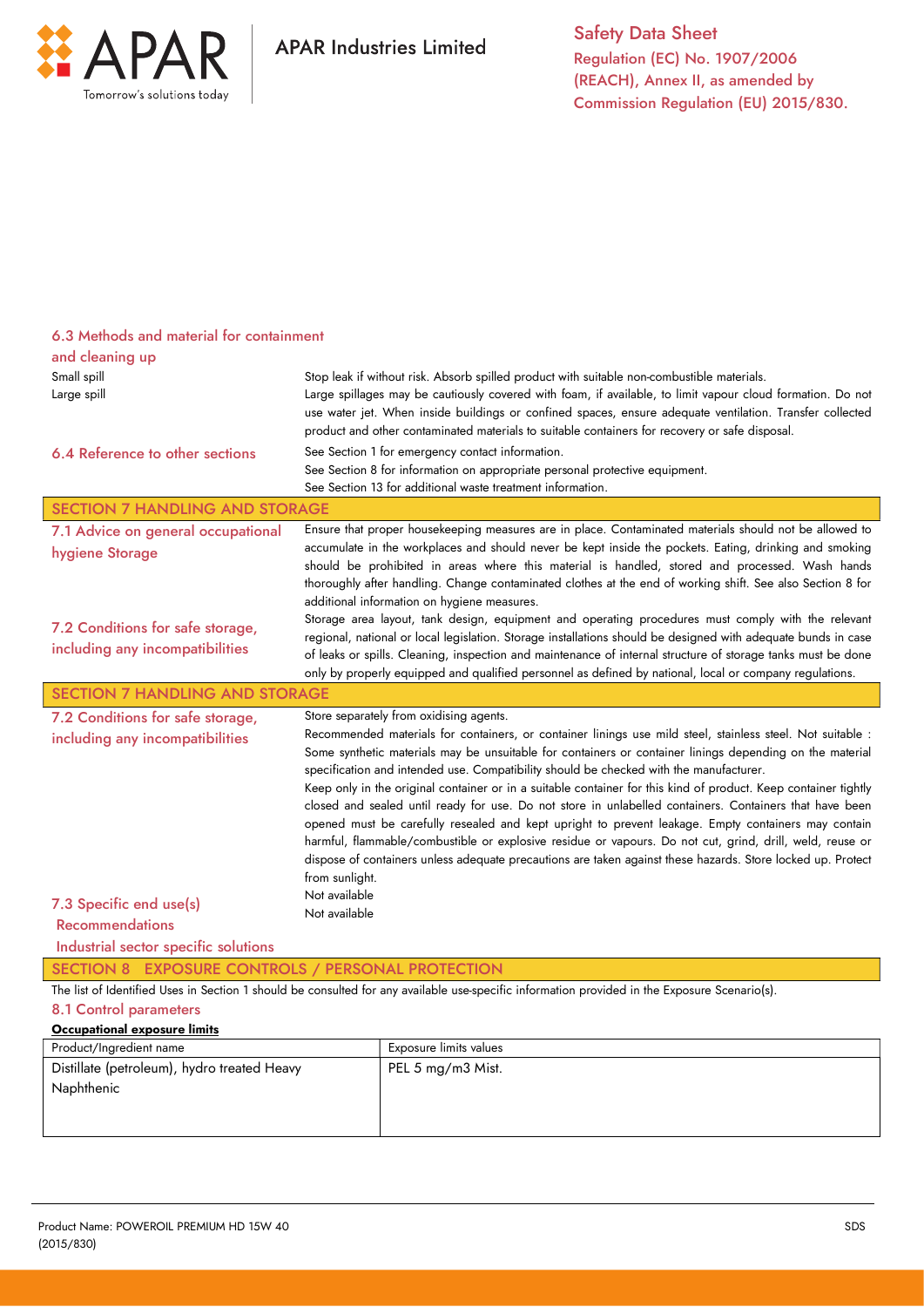

|                                                                           | <b>Commission Regulation (EU) 2015/830.</b>                                                                                                                                                                                                                                                                                                                                                                                       |
|---------------------------------------------------------------------------|-----------------------------------------------------------------------------------------------------------------------------------------------------------------------------------------------------------------------------------------------------------------------------------------------------------------------------------------------------------------------------------------------------------------------------------|
| Recommended monitoring procedures                                         | If this product contains ingredients with exposure limits, personal, workplace atmosphere or biological<br>monitoring may be required to determine the effectiveness of the ventilation or other control measures<br>and/or the necessity to use respiratory protective equipment. Reference should be made to monitoring<br>standards, such as the following: European Standard EN 689 (Workplace atmospheres - Guidance for the |
|                                                                           | assessment of exposure by inhalation to chemical agents for comparison with limit values and measurement<br>strategy) European Standard EN 14042 (Workplace<br>atmospheres - Guide for the application and use of procedures for the assessment of exposure to chemical<br>and biological agents) European Standard EN 482 (Workplace atmospheres - General requirements for the                                                  |
|                                                                           | performance of procedures for the measurement of chemical agents) Reference to national guidance                                                                                                                                                                                                                                                                                                                                  |
| <b>8.2 Exposure Control</b><br><b>Appropriate engineering</b><br>Controls | documents for methods for the determination of hazardous substances will also be required.<br>Mechanical ventilation and local exhaust will reduce exposure via the air. Use oil resistant material in<br>construction of handling equipment. Store under recommended conditions and if heated, temperature<br>control equipment should be used to avoid overheating.                                                             |
|                                                                           | Wash hands, forearms and face thoroughly after handling chemical products,                                                                                                                                                                                                                                                                                                                                                        |
| Individual protection measures<br>Hygiene measures                        | before eating, smoking and using the lavatory and at the end of the working period. Ensure that eyewash<br>stations and safety showers are close to the workstation location. Wash contaminated clothing before reuse.<br>Recommended: Safety glasses with side shields.                                                                                                                                                          |
| Eye/face protection                                                       |                                                                                                                                                                                                                                                                                                                                                                                                                                   |
| Skin protection                                                           | 4 - 8 hours (breakthrough time): nitrile rubber                                                                                                                                                                                                                                                                                                                                                                                   |
| Hand protection                                                           | Wear protective clothing if there is a risk of skin contact. Change contaminated clothes at the end of                                                                                                                                                                                                                                                                                                                            |
| Body protection                                                           | working shift.                                                                                                                                                                                                                                                                                                                                                                                                                    |
| Other skin protection                                                     | Appropriate footwear and any additional skin protection measures should be selected based on the task<br>being performed and the risks involved and should be approved by a specialist before handling this<br>product.                                                                                                                                                                                                           |
| Respiratory protection                                                    | Respirator selection must be based on known or anticipated exposure levels, the hazards of the product and<br>the safe working limits of the selected respirator. Use a properly fitted, particulate filter respirator complying<br>with an approved standard if a risk assessment indicates this is necessary.                                                                                                                   |
|                                                                           | Emissions from ventilation or work process equipment should be checked to ensure they comply with the                                                                                                                                                                                                                                                                                                                             |
| Environmental exposure controls                                           | requirements of environmental protection legislation. In some cases, fume scrubbers, filters or engineering<br>modifications to the process equipment will be necessary to reduce emissions to acceptable levels.                                                                                                                                                                                                                 |
|                                                                           |                                                                                                                                                                                                                                                                                                                                                                                                                                   |
| PHYSICAL AND CHEMICAL PROPERTIES<br><b>SECTION 9</b>                      |                                                                                                                                                                                                                                                                                                                                                                                                                                   |
| Appearance                                                                |                                                                                                                                                                                                                                                                                                                                                                                                                                   |
| Physical state                                                            | Liquid<br>Yellow to Brown                                                                                                                                                                                                                                                                                                                                                                                                         |
| Color<br>Odor                                                             | Motor oil odor                                                                                                                                                                                                                                                                                                                                                                                                                    |
| Odour threshold                                                           | Not available                                                                                                                                                                                                                                                                                                                                                                                                                     |
| рH                                                                        | Not applicable                                                                                                                                                                                                                                                                                                                                                                                                                    |
| Melting point/Pour point                                                  | < - 24°C (ASTM D-97)                                                                                                                                                                                                                                                                                                                                                                                                              |
| Flash point                                                               | > 210°C , COC (ASTM D 92)                                                                                                                                                                                                                                                                                                                                                                                                         |
| Evaporation rate                                                          | Not available                                                                                                                                                                                                                                                                                                                                                                                                                     |
| Flammability (solid, gas)                                                 | Not available                                                                                                                                                                                                                                                                                                                                                                                                                     |
| Flammability limits in air,                                               | Not available                                                                                                                                                                                                                                                                                                                                                                                                                     |
| lower, % by volume                                                        |                                                                                                                                                                                                                                                                                                                                                                                                                                   |
| Flammability limits in air,                                               | Not available                                                                                                                                                                                                                                                                                                                                                                                                                     |
| upper, % by volume                                                        |                                                                                                                                                                                                                                                                                                                                                                                                                                   |
| Vapour pressure                                                           | $\leq$ 0,1 hPa (20 °C) (Mineral oil, ASTM D 5191) (CONCAWE, 2010                                                                                                                                                                                                                                                                                                                                                                  |
| Density                                                                   | $0.890$ max at $15^{\circ}$ C                                                                                                                                                                                                                                                                                                                                                                                                     |
| Solubility(ies)                                                           |                                                                                                                                                                                                                                                                                                                                                                                                                                   |
| Solubility (water)                                                        | Insoluble in water                                                                                                                                                                                                                                                                                                                                                                                                                |
| Partition coefficient                                                     | Not available                                                                                                                                                                                                                                                                                                                                                                                                                     |
| (n-octanol/water)                                                         |                                                                                                                                                                                                                                                                                                                                                                                                                                   |
| Decomposition temperature                                                 | No Data                                                                                                                                                                                                                                                                                                                                                                                                                           |
| Auto-ignition temperature                                                 | $>300^{\circ}$ C                                                                                                                                                                                                                                                                                                                                                                                                                  |
| Viscosity, Kinematic at 100°C (212°F)                                     | 14.5 mm <sup>2</sup> /s (100 °C) (ASTM D445)                                                                                                                                                                                                                                                                                                                                                                                      |
| <b>Explosive properties</b>                                               | No Data<br>No Data                                                                                                                                                                                                                                                                                                                                                                                                                |
| Oxidizing properties<br>DMSO extractable compounds for base oil           | Not available                                                                                                                                                                                                                                                                                                                                                                                                                     |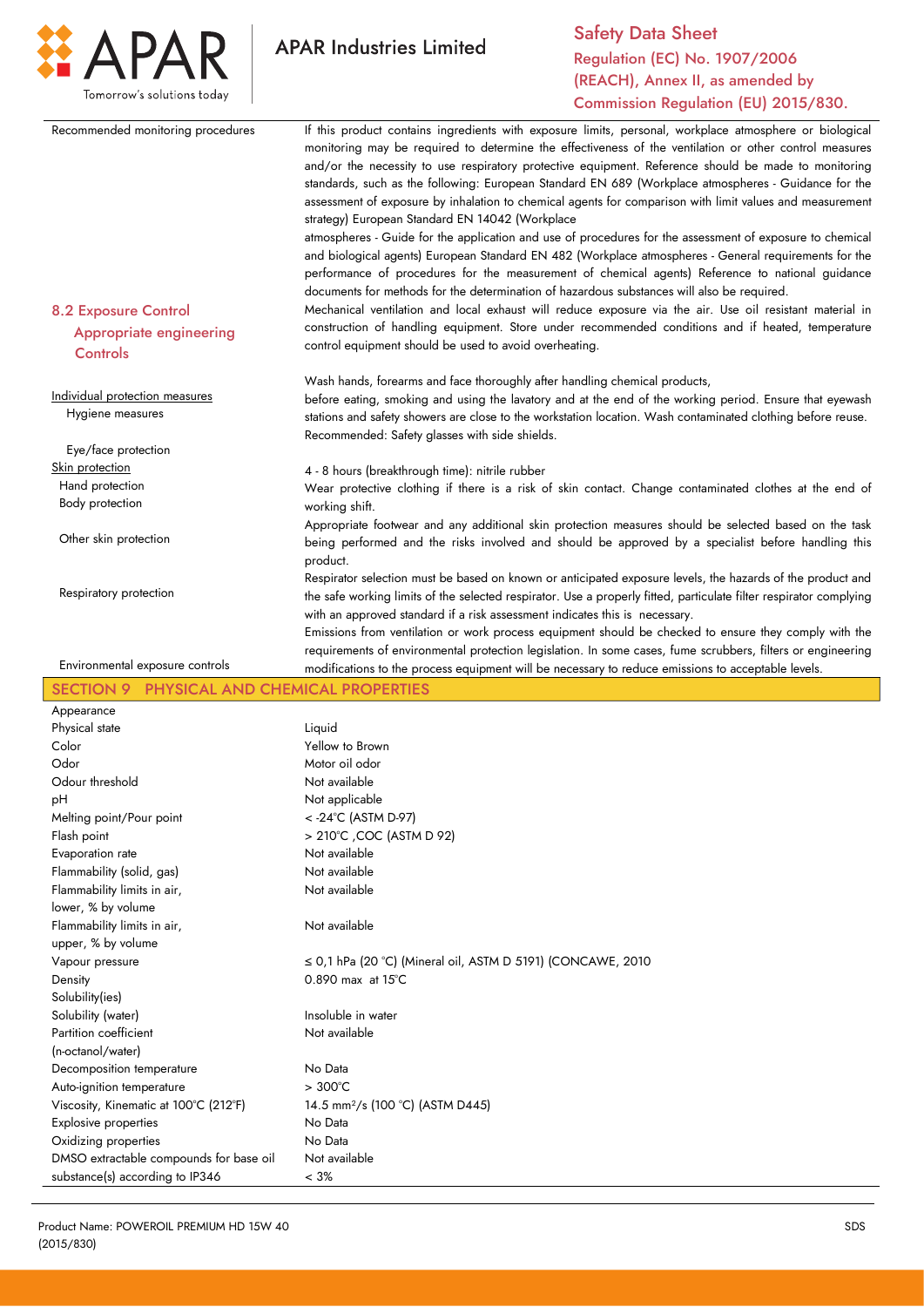



Safety Data Sheet Regulation (EC) No. 1907/2006 (REACH), Annex II, as amended by Commission Regulation (EU) 2015/830.

| SECTION 10 STABILITY AND REACTIVITY |                                                                                                              |  |  |  |
|-------------------------------------|--------------------------------------------------------------------------------------------------------------|--|--|--|
| <b>10.1 Reactivity</b>              | No specific test data related to reactivity available for this product or its ingredients.                   |  |  |  |
| <b>10.2 Chemical stability</b>      | Stable under normal conditions                                                                               |  |  |  |
|                                     | Under normal conditions of storage and use, hazardous reactions will not occur.                              |  |  |  |
| <b>Reactions</b>                    | Oxidising agent.                                                                                             |  |  |  |
| 10.4 Conditions to avoid            | Incomplete combustion is likely to give rise to a complex mixture of airborne solid and liquid particulates, |  |  |  |
| 10.5 Incompatible materials         | gases, including carbon monoxide, H2S, SOx (sulfur oxides) or sulfuric acid and unidentified organic and     |  |  |  |
| 10.6 Hazardous decomposition        | inorganic compounds.                                                                                         |  |  |  |
| products                            |                                                                                                              |  |  |  |
| 10.3 Possibility of hazardous       | Keep away from extreme heat and oxidizing agents.                                                            |  |  |  |

# SECTION 11 TOXICOLOGICAL INFORMATION

### 11.1 Information on toxicological effects

| Acute toxicity                              |                                                                                                            |           |                     |          |
|---------------------------------------------|------------------------------------------------------------------------------------------------------------|-----------|---------------------|----------|
| Product/ingredient name                     | Result                                                                                                     | Species   | Dose                | Exposure |
| Distillate (petroleum), hydro treated Heavy | LC50 Inhalation Dusts and mists                                                                            | Rat       | $>5.53$ mg/l        | 4 hours  |
|                                             | LD50 Dermal                                                                                                | Rabbit    | >5000 mg/kg         |          |
|                                             | LD50 Oral                                                                                                  | Rat       | >5000 mg/kg         |          |
| Zinc dialkyl Dithiophosphate                | LC50 fish 1                                                                                                | Fish 1    | $4,4$ mg/l          | 96 hours |
| Alkaryl amine (Additive)                    | EC50 Daphnia 1                                                                                             | Daphnia 1 | $5,4 \text{ mg/kg}$ | 48 hours |
| Organomolybdenum                            | LD 50 Dermal                                                                                               | Rabbit    | >2000mg/kg          |          |
| amide                                       | LD 50 Oral                                                                                                 | Rat       | >5000 mg/kg         |          |
|                                             | LD 50 Oral                                                                                                 | Rat       | >2000mg/kg          |          |
| Irritation/Corrosion                        |                                                                                                            |           |                     |          |
| Skin                                        | No known significant effects or critical hazards.<br>No known significant effects or critical hazards.     |           |                     |          |
| Eye                                         | No known significant effects or critical hazards.                                                          |           |                     |          |
| Respiratory<br>Sensitisation                |                                                                                                            |           |                     |          |
| Skin                                        | No known significant effects or critical hazards.                                                          |           |                     |          |
| Respiratory                                 | No known significant effects or critical hazards.                                                          |           |                     |          |
| Mutagenicity                                | No data available to indicate product or any components present at greater than 0.1% are mutagenic or      |           |                     |          |
|                                             | genotoxic.                                                                                                 |           |                     |          |
|                                             | SECTION 11 TOXICOLOGICAL INFORMATION                                                                       |           |                     |          |
| Carcinogenicity                             | The base oil(s) in this product is based on an severely hydrotreated distillate. The product should not be |           |                     |          |
|                                             | regarded as a carcinogen.                                                                                  |           |                     |          |
| Reproductive toxicity                       | Contains no ingredient listed as toxic to reproduction.                                                    |           |                     |          |
| Specific target organ toxicity              | Not classified                                                                                             |           |                     |          |
| - single exposure                           |                                                                                                            |           |                     |          |
| Specific target organ toxicity              | Not classified                                                                                             |           |                     |          |
| - repeated exposure                         |                                                                                                            |           |                     |          |
| Aspiration hazard                           | Aspiration hazard - Category 1                                                                             |           |                     |          |
| Information on likely routes of exposure    | Not available.                                                                                             |           |                     |          |
| Potential acute health effects              |                                                                                                            |           |                     |          |
| Eye contact                                 | Eye contact may cause redness and transient pain.                                                          |           |                     |          |
| Inhalation                                  | Inhalation of oil mist or vapours at elevated temperatures may cause respiratory irritation.               |           |                     |          |
| Skin contact                                | No known significant effects or critical hazards.                                                          |           |                     |          |
| Ingestion                                   | May be fatal if swallowed and enters airways.                                                              |           |                     |          |
| Potential chronic health effects            |                                                                                                            |           |                     |          |
| General                                     | No known significant effects or critical hazards.                                                          |           |                     |          |
| Carcinogenicity                             | The base oil(s) in this product is based on an severely hydrotreated distillate. The product should not be |           |                     |          |
|                                             | regarded as a carcinogen.                                                                                  |           |                     |          |
| Mutagenicity                                | No known significant effects or critical hazards.                                                          |           |                     |          |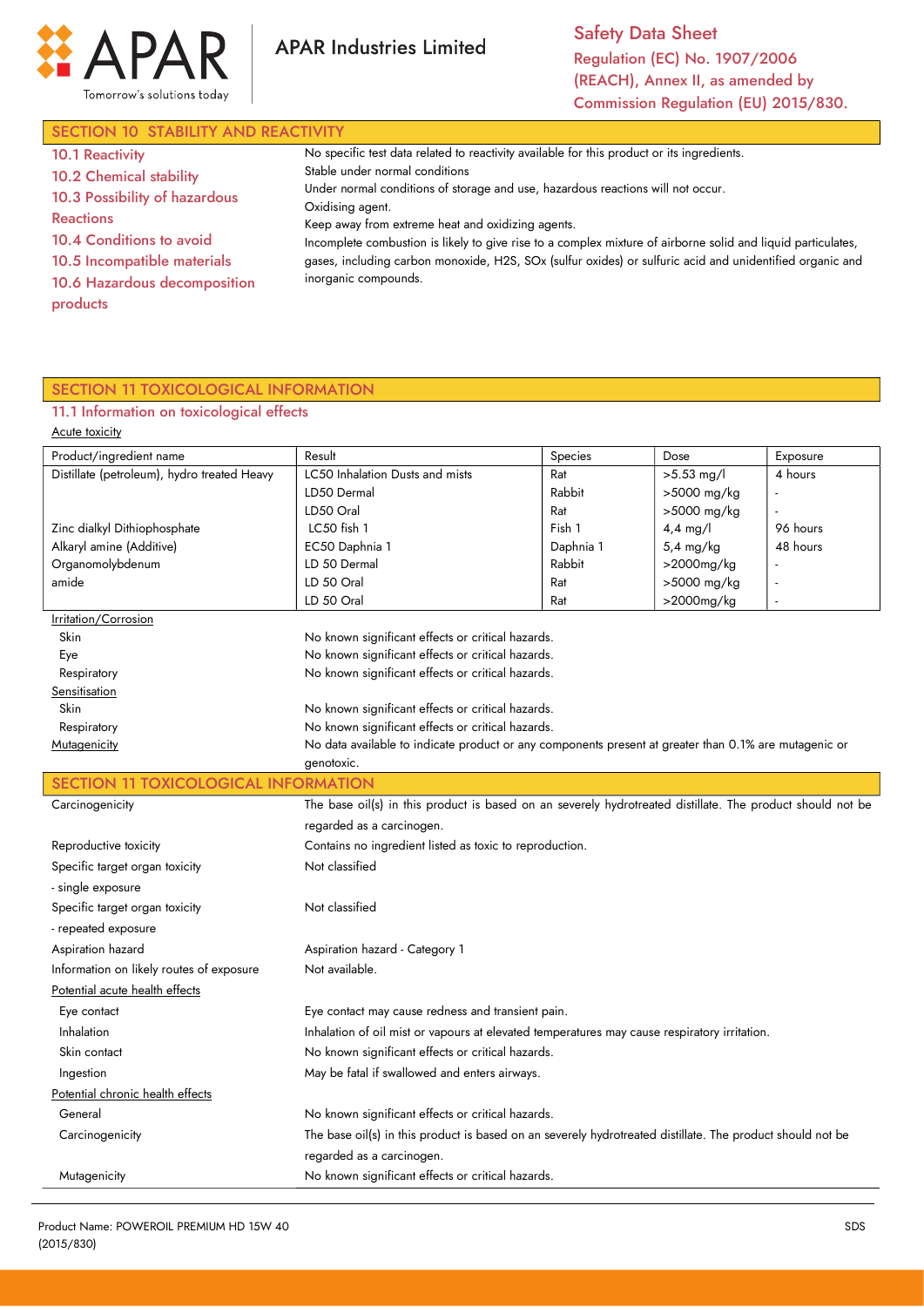

**APAR Industries Limited** 

Safety Data Sheet Regulation (EC) No. 1907/2006 (REACH), Annex II, as amended by Commission Regulation (EU) 2015/830.

| Teratogenicity                           | No known significant effects or critical hazards.                                                                                             |  |
|------------------------------------------|-----------------------------------------------------------------------------------------------------------------------------------------------|--|
| Product/ingredient name                  | No known significant effects or critical hazards.                                                                                             |  |
| Fertility effects                        | No known significant effects or critical hazards.                                                                                             |  |
| Other information                        | Not available.                                                                                                                                |  |
| Specific hazard                          |                                                                                                                                               |  |
| <b>SECTION 12 ECOLOGICAL INFORMATION</b> |                                                                                                                                               |  |
| 12.1 Toxicity                            | Not expected to be harmful to aquatic organisms.                                                                                              |  |
| 12.2 Persistence and degradability       | Not inherently biodegradable.                                                                                                                 |  |
| 12.3 Bioaccumulative potential           | Bioaccumulation is unlikely to be significant because of the low water solubility of this product.                                            |  |
| 12.4 Mobility in soil                    | Not considered mobile.                                                                                                                        |  |
| 12.5 Results of PBT & vPvB<br>Assessment | Not applicable.                                                                                                                               |  |
| 12.6 Other adverse effects               | Insoluble in water. Spills may form a film on water surfaces causing physical damage to<br>organisms. Oxygen transfer could also be impaired. |  |

#### SECTION 13 DISPOSAL CONSIDERATIONS

The information in this section contains generic advice and guidance. The list of Identified Uses in Section 1 should be consulted for any available use-specific information provided in the Exposure Scenario(s).

Yes

#### 13.1 Waste treatment methods

| Product             |  |
|---------------------|--|
| Methods of disposal |  |

Where possible (e.g. in the absence of relevant contamination), recycling of used substance is feasible and recommended. This substance can be burned or incinerated, subject to national/local authorizations, relevant contamination limits, safety regulations and air quality legislation. Contaminated or waste substance (not directly recyclable): Disposal can be carried out directly, or by delivery to qualified waste handlers. National legislation may identify a specific organization, and/or prescribe composition limits and methods for recovery or disposal.

#### Hazardous waste

#### SECTION 13 DISPOSAL CONSIDERATIONS

# European waste catalogue (EWC)

| $L$ aropoan masio caiarogao ( $L$ 110) |                                                                                                     |  |
|----------------------------------------|-----------------------------------------------------------------------------------------------------|--|
| Waste code                             | <b>Waste designation</b>                                                                            |  |
| 13 03 07*                              | mineral-based non-chlorinated insulating and heat transmission oils                                 |  |
| Packaging                              |                                                                                                     |  |
| Methods of disposal                    | The generation of waste should be avoided or minimised wherever possible. Waste packaging should be |  |
|                                        | recycled. Incineration or landfill should only be considered when recycling is not feasible.        |  |
|                                        |                                                                                                     |  |

# SECTION 14 TRANSPORT INFORMATION

#### International transport regulations

|                               | <b>ADR/RID</b> | <b>ADN</b>               | IMO/IMDG<br><b>Classification</b> | <b>ICAO/IATA</b><br><b>Classification</b> |
|-------------------------------|----------------|--------------------------|-----------------------------------|-------------------------------------------|
| 14.1 UN number                | Not regulated. | Not regulated.           | Not regulated.                    | Not regulated.                            |
| 14.2 UN proper                | $\sim$         | $\overline{\phantom{a}}$ | $\overline{a}$                    | $\overline{a}$                            |
| shipping name                 |                |                          |                                   |                                           |
| 14.3 Transport hazard         | $\sim$         |                          |                                   |                                           |
| class(es)                     |                |                          |                                   |                                           |
| 14.4 Packing group            | $\sim$         | $\overline{\phantom{a}}$ | $\overline{\phantom{a}}$          | $\overline{\phantom{a}}$                  |
| <b>14.5 Environmental</b>     | <b>No</b>      | <b>No</b>                | No                                | No.                                       |
| hazards                       |                |                          |                                   |                                           |
| <b>Additional information</b> | $\sim$         |                          |                                   |                                           |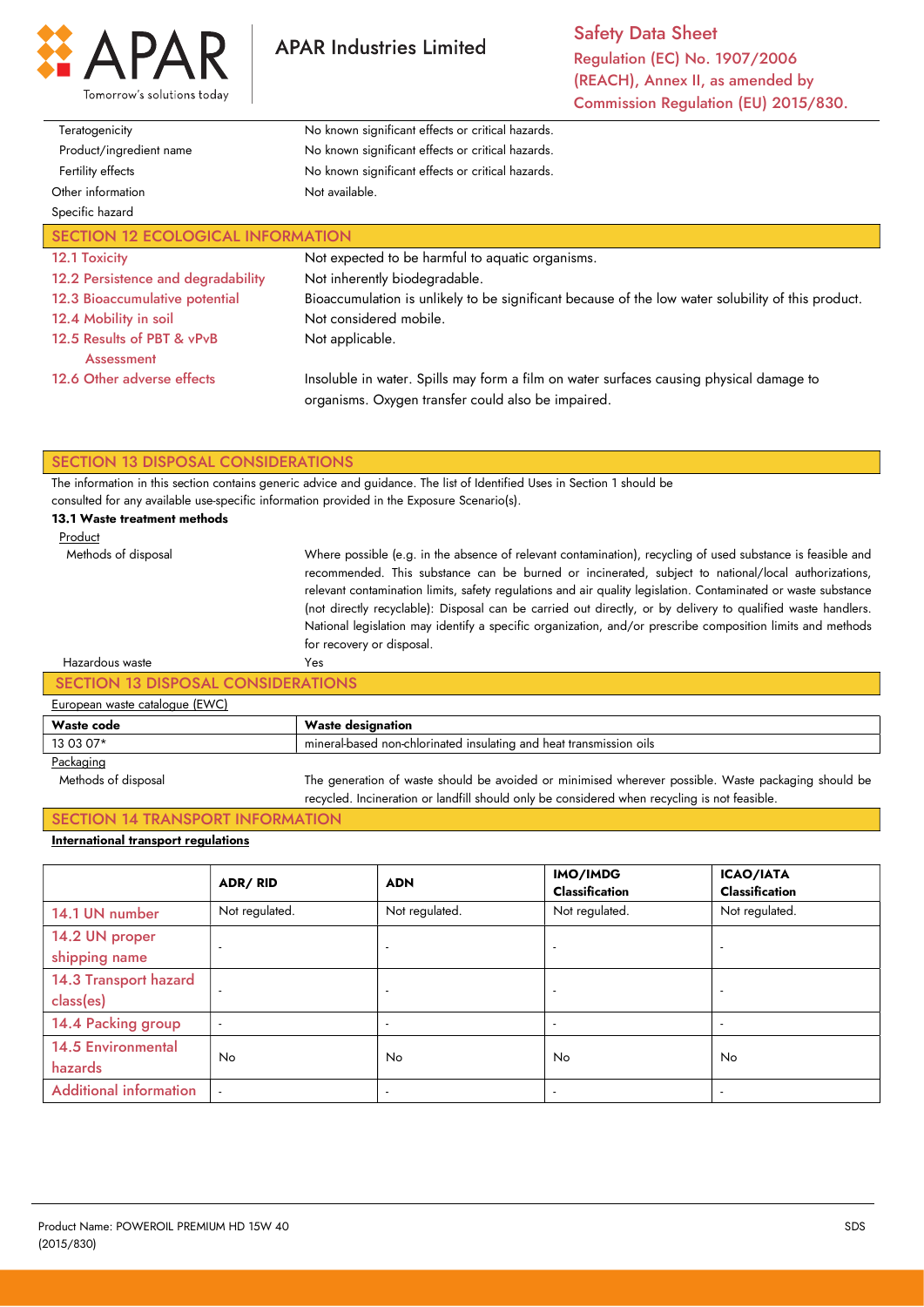

Safety Data Sheet Regulation (EC) No. 1907/2006 (REACH), Annex II, as amended by Commission Regulation (EU) 2015/830.

Transport within user's premises: always transport in closed containers that are upright and secure. Ensure

that persons transporting the product know what to do in the event of an accident or spillage.

14.6 Special precautions for User

14.7 Transport in bulk according to Annex I of MARPOL Oils

73/78 and the IBC Code

#### SECTION 15 REGULATORY INFORMATION

15.1 Safety, health and environmental regulations/legislation specific for the substance or mixture EU Regulation (EC) No. 1907/2006 (REACH) Annex XIV - List of substances subject to authorization Annex XIV Substances of very high concern Annex XVII - Restrictions on the manufacture, placing on the market and use of certain dangerous substances, mixtures and articles **Other EU regulations** None of the components are listed. None of the components are listed. Not applicable.

**APAR Industries Limited** 

Seveso D

This product is not controlled under the Seveso Directive.

| <b>International Lists</b><br><b>National Inventory</b> | Inventory name                                                                                                                         | On inventory (yes/no)* |
|---------------------------------------------------------|----------------------------------------------------------------------------------------------------------------------------------------|------------------------|
| Australia                                               | Australian Inventory of Chemical Substances (AICS)                                                                                     | Yes                    |
| Canada                                                  | Domestic Substances List (DSL)                                                                                                         | Yes                    |
| Canada                                                  | Non-Domestic Substances List (NDSL)                                                                                                    | No.                    |
| China                                                   | Inventory of Existing Chemical Substances in China (IECSC)                                                                             | Yes                    |
| Europe                                                  | European Inventory of Existing Commercial Chemical Substances (EINECS)                                                                 | Yes                    |
| Europe                                                  | European List of Notified Chemical Substances (ELINCS)                                                                                 | No.                    |
| apan                                                    | Inventory of Existing and New Chemical Substances (ENCS)                                                                               | Yes                    |
| Korea                                                   | Existing Chemicals List (ECL)                                                                                                          | <b>Yes</b>             |
| New Zealand                                             | New Zealand Inventory                                                                                                                  | Yes                    |
| Philippines                                             | Philippine Inventory of Chemicals and Chemical Substances (PICCS)                                                                      | Yes                    |
| United States & Puerto Rico                             | Toxic Substances Control Act (TSCA) Inventory                                                                                          | Yes                    |
|                                                         | *A "Yes" indicates that all components of this product comply with the inventory requirements administered by the governing country(s) |                        |

A "No" indicates that one or more components of the product are not listed or exempt from listing on the inventory administered by the governing country(s).

15.2 Chemical Safety Assessment

| <b>SECTION 16 OTHER INFORMATION</b> |                                                                                                  |  |
|-------------------------------------|--------------------------------------------------------------------------------------------------|--|
| <b>Revision comments</b>            | Not available.                                                                                   |  |
| Legend to abbreviations             |                                                                                                  |  |
| <b>ADR</b>                          | European agreement concerning the international carriage of dangerous good by road.              |  |
| <b>RID</b>                          | Regulations agreement concerning the international carriage of dangerous good by rail.           |  |
| IMDG - CODE                         | International maritime dangerous goods code.                                                     |  |
| <b>ICAO</b>                         | International Civil Aviation Organization.                                                       |  |
| <b>IATA</b>                         | International air transport association.                                                         |  |
| <b>GHS</b>                          | Globally Harmonized System of Classification and Labeling of Chemicals.                          |  |
| <b>CLP</b>                          | Classification, Labelling and Packaging Regulation [Regulation (EC) No.1272/2008].               |  |
| <b>SCBA</b>                         | Self-Contained Breathing Apparatus.                                                              |  |
| <b>REACH</b>                        | Registration, Evaluation, Authorisation and Restriction of Chemicals Regulation [Regulation (EC) |  |
|                                     | No. 1907/2006].                                                                                  |  |
| LC 50                               | Median lethal concentration.                                                                     |  |
| LD 50                               | Median lethal dose.                                                                              |  |
| <b>PBT</b>                          | Persistent, Bioaccumulative and Toxic.                                                           |  |
|                                     | Procedure used to derive the classification according to Regulation (EC) No. 1272/2008 [CLP/GHS] |  |
| والمستفاد والمستناد                 | المستخدمات فأقتصدنا                                                                              |  |

| $\sim$    | $\cdot$    |
|-----------|------------|
| .         | lustit     |
| $\sim$    | 'ification |
| ification |            |
| 1304      | ∽          |
| lox.      | methoc.    |
| Asp       | $\sim$     |
| .         | uation.    |
|           |            |